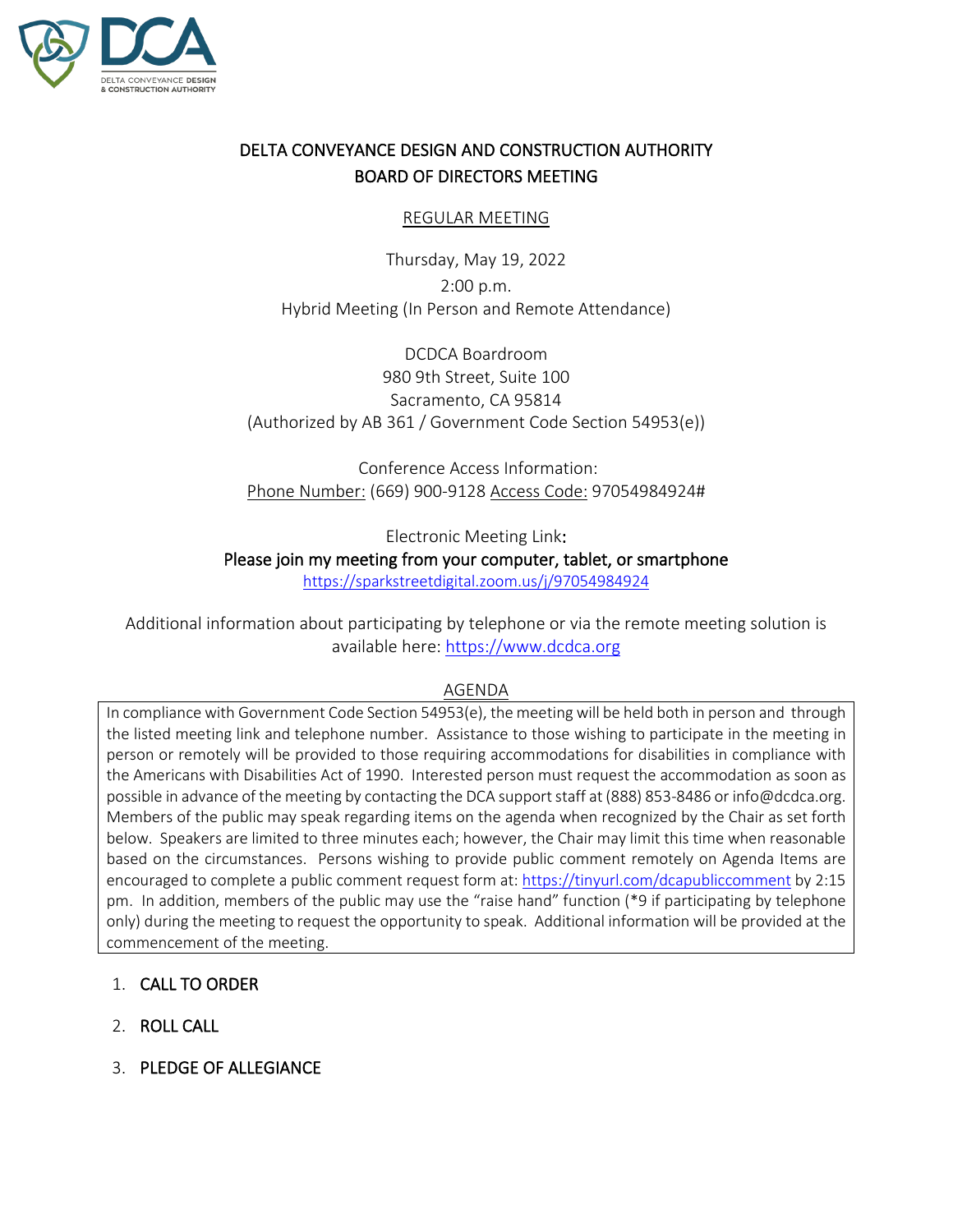

#### 4. PUBLIC COMMENT

*Members of the public may address the Authority on matters that are within the Authority's jurisdiction whether they are on or off the agenda. Speakers are limited to three minutes each; however, the Chair may limit this time when reasonable based on the circumstances. Persons wishing to speak may do so remotely through the electronic meeting link or teleconference number when recognized by the Chair.* 

## 5. APPROVAL OF MINUTES:

- (a) March 17, 2022 Regular Board Meeting
- (b) April 08, 2022 Special Board Meeting
- (c) April 21, 2022 Special Board Meeting

## 6. CONSENT CALENDAR

*Items on the Consent Calendar are considered to be routine by the Board of Directors and will be enacted by one motion and one vote. There will be no separate discussion of these items unless a director so requests, in which event the item will be removed from the Consent Calendar and considered separately.* 

(a) Approve Resolution Authorizing Virtual Board and Committee Meetings Pursuant to AB 361.

# 7. DISCUSSION ITEMS

- (a) April DCA Monthly Report Recommended Action: Information Only
- (b) Draft FY 22/23 Budget Recommended Action: Information Only
- (c) Conflict of Interest Code Amendment Recommended Action: Adopt Resolution
- (d) Travel Policy Update Recommended Action: Adopt Resolution

#### 8. STAFF REPORTS AND ANNOUNCEMENTS

- (a) General Counsel's Report
- (b) Treasurer's Report
- (c) DWR Environmental Manager's Report
- (d) Verbal Reports, if any